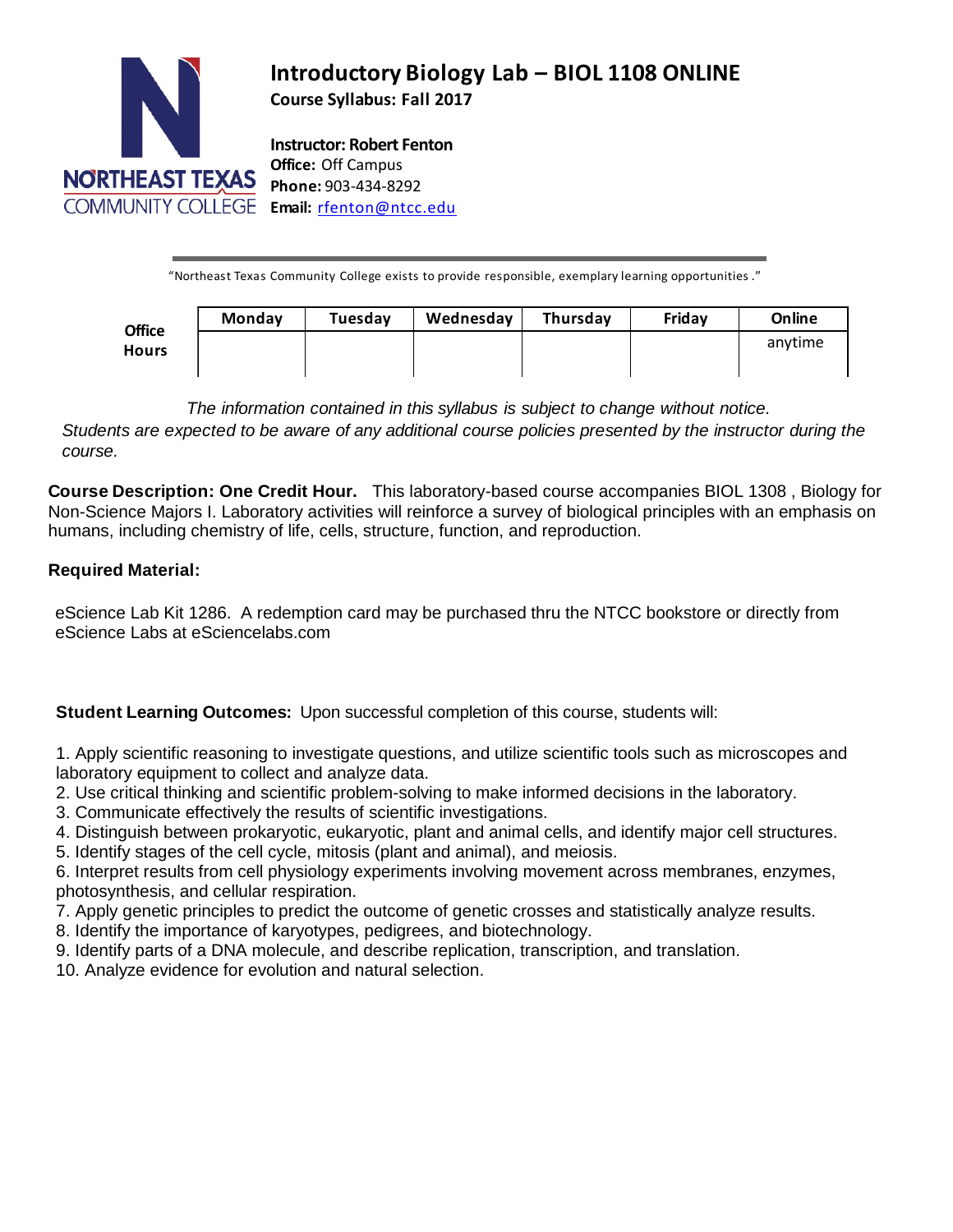#### **Lab Schedule:**

- Sep 10: [General Lab Safety,](http://esciencelabs.com/studentresource/general-lab-safety-0) [Introduction to Science](http://esciencelabs.com/studentresource/introduction-science-5)
- Sep 17: [The Chemistry of Life](http://esciencelabs.com/studentresource/chemistry-life-3)
- Sep 24: [Introduction to the Microscope](http://esciencelabs.com/studentresource/introduction-microscope-2)
- Oct 1: [Cell Structure and Function](http://esciencelabs.com/studentresource/cell-structure-and-function-8)
- Oct 8: [Diffusion](http://esciencelabs.com/studentresource/diffusion-2)
- Oct 15: [Enzymes](http://esciencelabs.com/studentresource/enzymes-1)
- Oct 22: Lab Practical 1
- Oct 29: Energy and Photosynthesis
- Nov 5: [Cellular Respiration](http://esciencelabs.com/studentresource/cellular-respiration-0)
- Nov 12: [Mitosis](http://esciencelabs.com/studentresource/mitosis-0)
- Nov 19: [Mendelian Genetics](http://esciencelabs.com/studentresource/mendelian-genetics-2)
- Dec 3: [DNA and RNA](http://esciencelabs.com/studentresource/dna-and-rna-0)
- Dec 10: Lab Practical 2

## **Evaluation/Grading Policy:**

Lab Reports  $= 50\%$ 2 Lab Practicals = 25% each

#### Grading Scale

 $A = 100 - 90%$  $B = 89 - 80%$  $C = 79 - 70\%$  $D = 69 - 60\%$  $F = \frac{59\%}{100}$ 

#### **Labs:**

All lab materials are provided in the eScience Lab Kit. Lab instructions an experimental procedures are on the Blackboard site under Lab Assignments. There are mandatory due dates for the submission of the lab reports which are also on the Blackboard site. Late lab reports will result in a deduction of 5% of the grade for each day past due. DO NOT wait until the last minute to complete the labs. Some labs require extended time. The labs are arranged to coordinate with the Biol 1308 Lectures and textbook materials.

#### **Other Course Requirements:**

#### ENTRANCE REQUIREMENTS:

• Students new to online learning must complete the online Orientation during the first week of class.

• It is your responsibility to obtain a username and password to enter Blackboard, to enter the classroom the first week of class, to read the directions on the homepage, and to successfully navigate through the course. If you have taken an internet course in the past but still feel unsure of your Blackboard skills, then please take the orientation mentioned above.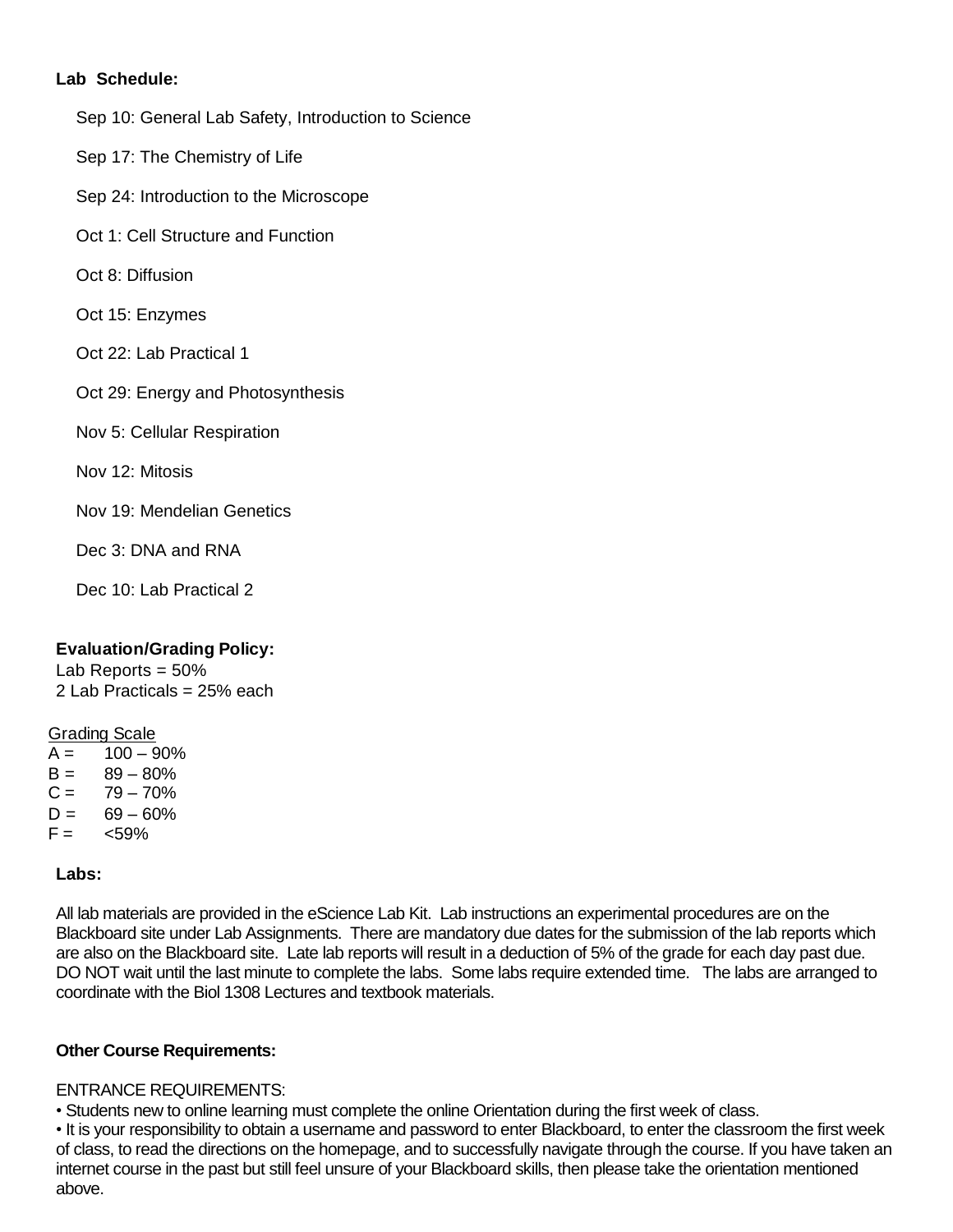## COMPUTER SKILLS:

Students taking my internet class are required to have basic computer skills, an up to date working computer with internet access, and either Microsoft WORD (.doc) or EXCEL (.xls) software. Students who do not have access to WORD or EXCEL can save documents in RICH TEXT FORMAT (.rtf). Inadequate computer skills or a malfunctioning computer system is not adequate reason for me to accept late homework assignments, homework assignments in the wrong format, missed chats, or bulletin board postings.

## TECHNICAL REQUIREMENTS:

The course content is loaded on software called Blackboard which requires Java capability. The student must have a Java-compatible Internet browser such as Netscape 4.7, Firefox, or Microsoft Internet Explorer 5.0. Firefox is preferred. To get your computer "class ready," go to the following website. http://ntcc.blackboard.com For assignments that will be posted, it is preferable to have the most recent versions of your browser, so please download this browser prior to the beginning of class (this is free, but time consuming, so plan ahead).

## **Student Responsibilities/Expectations:**

## ATTENDANCE POLICY:

• Blackboard allows your instructor to monitor your participation in this course on a daily basis. While there is flexibility in the schedule, this is NOT an independent study course. Access to course materials follows the same time schedule as a traditional classroom, and students are expected to complete assignments by a specified date as indicated in the course calendar. Late lab reports will result in a deduction of 5% of the grade for each day past due.

• In case of server problems, contact me via voicemail, email or alternate email. My email address must never be abused. They are for instructional purposes only. DO NOT put me on your distribution lists!!! In case of server problems, contact me via voicemail, email or alternate email. This course covers a lot of material and moves rapidly, so do not fall behind.

At the first sign of trouble you should seek help immediately. I am happy to help you with any of your biology coursework. However, if you wait too long to seek help, there is a point where there is nothing I can do to help you.

Tuesday, Nov. 21 is the last day to withdraw from the course with a grade of "**W**". If you stop participating in class and fail to officially withdraw, expect to earn a grade of "**F**" in the course.

## **NTCC Academic Honesty Statement:**

"Students are expected to complete course work in an honest manner, using their intellects and resources designated as allowable by the course instructor. Students are responsible for addressing questions about allowable resources with the course instructor. NTCC upholds the highest standards of academic integrity. This course will follow the NTCC Academic Honesty policy stated in the Student Handbook."

#### **Academic Ethics:**

The college expects all students to engage in academic pursuits in a manner that is beyond reproach. Students are expected to maintain complete honesty and integrity in their academic pursuit. Academic dishonesty such as cheating, plagiarism, and collusion is unacceptable and may result in disciplinary action. Refer to the student handbook for more information on this subject.

#### **ADA Statement:**

It is the policy of NTCC to provide reasonable accommodations for qualified individuals who are students with disabilities. This College will adhere to all applicable federal, state, and local laws, regulations, and guidelines with respect to providing reasonable accommodations as required to afford equal educational opportunity. It is the student's responsibility to arrange an appointment with a college advisor to obtain a Request for Accommodations form. For more information, please refer to the NTCC Catalog or Student Handbook.